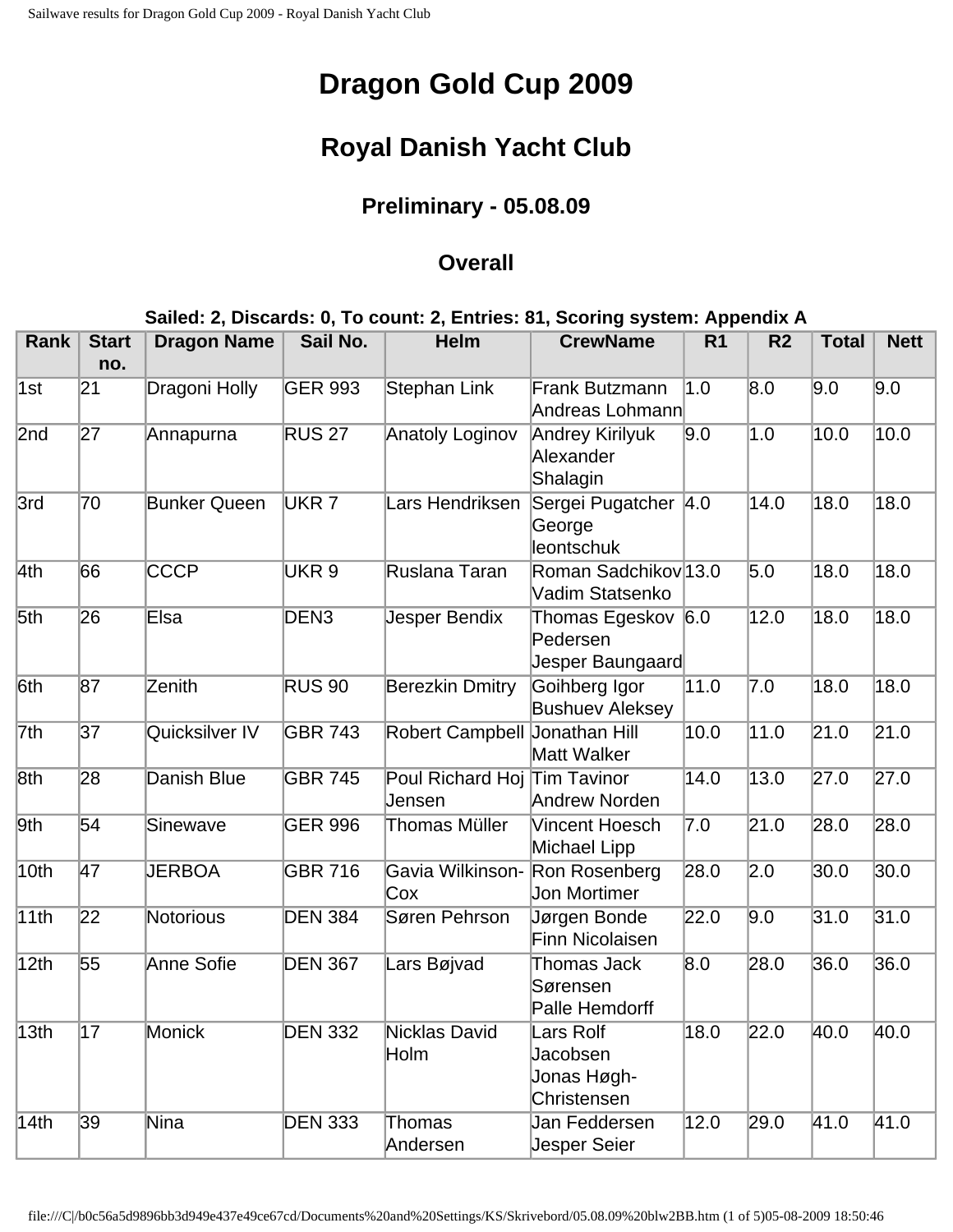| 15th             | 62              | African Queen           | <b>DEN 396</b>   | Jørgen<br>Schönherr              | Axel Waltersdorph <sub>2.0</sub><br>Christian Videbæk |      | 41.0              | 43.0 | 43.0              |
|------------------|-----------------|-------------------------|------------------|----------------------------------|-------------------------------------------------------|------|-------------------|------|-------------------|
| 16th             | 50              | <b>AR YOULEG</b>        | <b>FRA 365</b>   | Louis Urvois<br>Senior           | Jean Sebastian<br>Ponce<br>Gwen Chapalain             | 26.0 | 18.0              | 44.0 | 44.0              |
| 17th             | 71              | <b>Bunker Boys</b>      | UKR <sub>8</sub> | Evgeniy<br><b>Braslavets</b>     | Igor Sidorov<br>Sergey Timokhov                       | 5.0  | 40.0              | 45.0 | 45.0              |
| 18th             | 34              | Nanoq                   | <b>DEN 336</b>   | <b>HKH Kronprins</b><br>Frederik | Theis Palm<br>Kasper Harsberg                         | 25.0 | 20.0              | 45.0 | 45.0              |
| 19th             | 51              | Fei Lin's<br>Flirtation | <b>GBR 633</b>   | Ron James                        | Julia Walsh<br>Mark Pettitt                           | 29.0 | 19.0              | 48.0 | 48.0              |
| 20 <sub>th</sub> | $\overline{19}$ | Juliana                 | <b>FIN 84</b>    | Kenneth<br>Palmgren              | Robson Lindberg<br><b>Thomas Knudsen</b>              | 35.0 | 15.0              | 50.0 | $\overline{50.0}$ |
| 21st             | 73              | <b>White Lady</b>       | <b>DEN 166</b>   | <b>HKH Prins</b><br>Henrik       | <b>Mark Flindt</b><br>Tom Carlsen                     | 20.0 | 30.0              | 50.0 | $\overline{50.0}$ |
| 22 <sub>nd</sub> | 72              | <b>DUEL</b>             | <b>DEN 353</b>   | Peter Due                        | Jan Andersen<br>Lars Christiansen                     | 27.0 | 23.0              | 50.0 | 50.0              |
| 23rd             | 44              | <b>Billy Ray</b>        | <b>RUS 80</b>    | Vladimir Makaron Viktor Potapov  | Andrey Golovko                                        | 39.0 | 17.0              | 56.0 | 56.0              |
| 24th             | 41              | Men at work             | <b>DEN 393</b>   | Jens Christensen Kim Andersen    | Steen Larsen                                          | 23.0 | 33.0              | 56.0 | 56.0              |
| 25 <sub>th</sub> | 90              | <b>Billy Boy</b>        | <b>GER1080</b>   | Marcus<br><b>Brennecke</b>       | Dr. Malte Phillipp<br><b>Martin Leifelt</b>           | 3.0  | 54.0              | 57.0 | 57.0              |
| 26 <sub>th</sub> | 49              | FEEL GOOD               | <b>RUS 34</b>    | Senatorov Vasily                 | Senatorov<br>Mikhail-jun.<br>Iwashintsov Igor         | 53.0 | 6.0               | 59.0 | 59.0              |
| 27th             | 79              | Flawless                | <b>DEN 392</b>   | Valdemar<br>Bandolowski          | Søren Hvalsø<br>Carsten Hey                           | 57.0 | $\overline{3.0}$  | 60.0 | 60.0              |
| 28 <sub>th</sub> | 58              | Troika                  | <b>GER 1078</b>  | Tim Ladehof                      | <b>Tim Jesse</b><br>Arne Brügge                       | 50.0 | 10.0              | 60.0 | 60.0              |
| 29th             | 77              | Stasya                  | RUS <sub>6</sub> | Alexander Shmid Mikhail Markin   | Dmitry<br>Vokhmintsev                                 | 37.0 | 25.0              | 62.0 | 62.0              |
| 30 <sub>th</sub> | 91              | Fäskerbåten             | <b>SWE328</b>    | Peter Kolni                      | Lars Ahlström<br>Berra Johanson                       | 15.0 | 49.0              | 64.0 | 64.0              |
| 31st             | 61              | Puff                    | <b>AUS 208</b>   | <b>Richard Lynn</b>              | lan Olson<br>Edgar Vitte                              | 19.0 | 45.0              | 64.0 | 64.0              |
| 32 <sub>nd</sub> | 82              | <b>ICICLE</b>           | <b>GER 1068</b>  | Udo Pflüger                      | Paul Fletcher<br>Dr. Werner<br>Baumgarten             | 61.0 | $\vert 4.0 \vert$ | 65.0 | 65.0              |
| 33rd             | 68              | <b>SWEET ALICE</b><br>Ш | <b>SWE 350</b>   | Hans Liljeblad                   | Johan Hedberg<br>Alexander<br>Liljeblad               | 32.0 | 35.0              | 67.0 | 67.0              |
| 34 <sub>th</sub> | 46              | Rosi                    | <b>GER 1035</b>  | Nico Reuter                      | Michael<br>Obermeyer<br>Michael Schrake               | 41.0 | 27.0              | 68.0 | 68.0              |
| 35 <sub>th</sub> | 92              | <b>Red October</b>      | RUS44            | <b>Artem Kuznetsov Shaiduko</b>  | Denis Beriozkin                                       | 31.0 | 39.0              | 70.0 | 70.0              |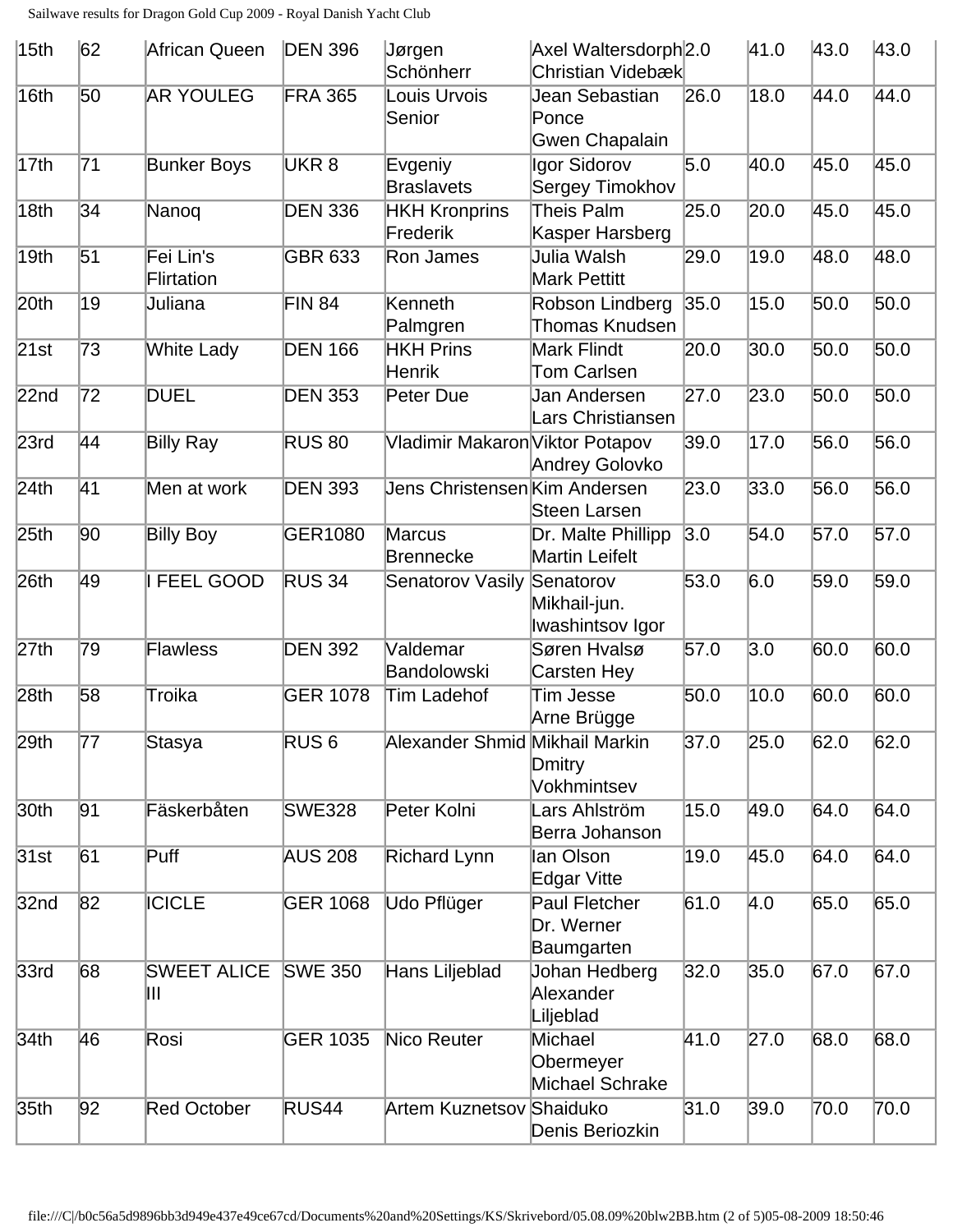| 36th             | 18              | Pearl of Aspen             | <b>SWE 353</b>   | Jan Söderberg                 | Jörgen Johnsson 48.0<br>Martin Alsen               |      | 24.0 | 72.0  | 72.0  |
|------------------|-----------------|----------------------------|------------------|-------------------------------|----------------------------------------------------|------|------|-------|-------|
| 37 <sub>th</sub> | 23              | Kite                       | <b>GER 1014</b>  | Dr Dirk<br>Oldenburg          | <b>Uwe Mares</b><br><b>Henning</b><br>Sectmann     | 45.0 | 31.0 | 76.0  | 76.0  |
| 38 <sub>th</sub> | 43              | II Moro                    | <b>NOR 289</b>   | <b>Terje Olsson</b>           | Helge Paulsen<br>Peter Wessel                      | 67.0 | 16.0 | 83.0  | 83.0  |
| 39th             | 15              | Alisa                      | RUS <sub>2</sub> | Alexander<br>Ezhkov           | Sergey Borodinov 21.0<br>Alexey Grigoriev          |      | 64.0 | 85.0  | 85.0  |
| 40th             | 14              | Murka <sub>8</sub>         | RUS96            | <b>Mikhail Mouratov</b>       | Vladimir Krutskikh 24.0<br>Valentin Uvarkin        |      | 61.0 | 85.0  | 85.0  |
| 41st             | 38              | Ka-Do                      | <b>DEN 358</b>   | Peer Jensen                   | <b>Gert Larsen</b><br>Chris Mathiasen              | 42.0 | 44.0 | 86.0  | 86.0  |
| 42nd             | 83              | AP&Co                      | <b>GER 1037</b>  | Axel Eggert                   | Jan Anthou<br>Lars Pfeiffer                        | 46.0 | 42.0 | 88.0  | 88.0  |
| 43rd             | 16              | Ming                       | <b>SWE 345</b>   | Jacob<br>Wallenberg           | <b>Henrik</b><br>Baltscheffsky<br>Carl Johan Friis | 16.0 | 73.0 | 89.0  | 89.0  |
| 44th             | 24              | Linnea                     | <b>SWE 338</b>   | Stefan Winberg                | Peter Cassö<br><b>Bo Ahlström</b>                  | 34.0 | 56.0 | 90.0  | 90.0  |
| 45th             | $\overline{31}$ | <b>SASHA</b>               | <b>RUS 47</b>    | Oleg<br>Evdokimenko           | Igor Skalin<br>Sergrev Anton                       | 17.0 | 74.0 | 91.0  | 91.0  |
| 46th             | 53              | Faline                     | <b>NED 311</b>   | Bram de Wilde                 | Gijs Evers<br>Henri Boere                          | 30.0 | 62.0 | 92.0  | 92.0  |
| 47th             | $\overline{81}$ | <b>Witte Dame</b>          | <b>NED 375</b>   | <b>Huib Bannier</b>           | <b>Paul Manuel</b><br>Jan Willem<br>Landre         | 33.0 | 60.0 | 93.0  | 93.0  |
| 48th             | 40              | <b>DRAGO</b>               | <b>POR 55</b>    | Jose Sm Matoso Charles Nankin | Stefan Hellriegel                                  | 36.0 | 57.0 | 93.0  | 93.0  |
| 49th             | $\overline{12}$ | My Way                     | <b>DEN 266</b>   | <b>Frank Berg</b>             | Søren Kæstel<br><b>Niels Kinch</b>                 | 62.0 | 32.0 | 94.0  | 94.0  |
| 50th             | 88              | <b>Just For Fun</b>        | <b>RUS32</b>     | Andrey<br>Samoylov            | Konstantin<br>kliatskin<br><b>Marat Nevlutov</b>   | 58.0 | 38.0 | 96.0  | 96.0  |
| 51st             | 64              | <b>Hotlips</b>             | <b>DEN 233</b>   | Lars Broen                    | <b>Thomas Dresler</b><br>Anders Lassen             | 43.0 | 53.0 | 96.0  | 96.0  |
| 52 <sub>nd</sub> | 65              | Integrity                  | <b>RUS 31</b>    | <b>Mikhail</b><br>Senatorov   | Konstantin<br>Emelianov<br>Alexander Yanin         | 38.0 | 59.0 | 97.0  | 97.0  |
| 53rd             | $ 30\rangle$    | Goldkante<br>professionell | <b>GER 970</b>   | Tanja Jacobsohn Bernhard      | Jacobsohn<br>Jan Scharfetter                       | 40.0 | 58.0 | 98.0  | 98.0  |
| 54 <sub>th</sub> | 29              | Sunflower                  | <b>RUS 35</b>    | Fogelson Viktor               | Khoperskry<br>Kaptyukhin<br>Vyacyeslav             | 52.0 | 47.0 | 99.0  | 99.0  |
| 55th             | 57              | Esquire                    | <b>DEN 227</b>   | Lars Gormsen                  | Mik Jensen<br>Erik Lund                            | 64.0 | 37.0 | 101.0 | 101.0 |
| 56th             | 25              | Lil                        | <b>DEN 380</b>   | Peter Warrer                  | Jann Neergaard<br>Kim Hougaard                     | 56.0 | 46.0 | 102.0 | 102.0 |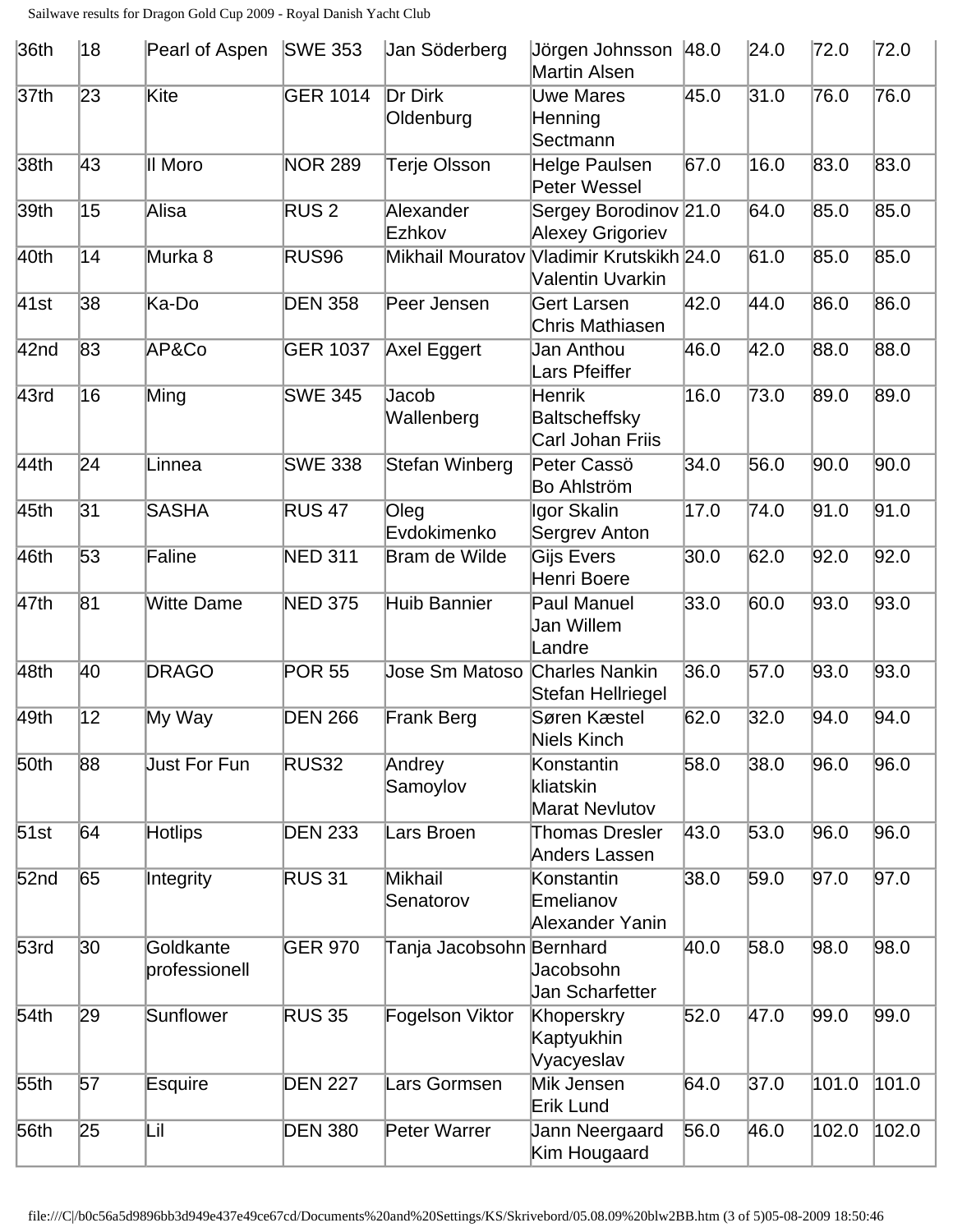| 57th             | 74 | Da Capo               | <b>SWE 335</b>   | Lars-Erik Molse            | Micke Wallin<br>Mats Karlsson                             | 47.0               | 55.0               | 102.0 | 102.0 |
|------------------|----|-----------------------|------------------|----------------------------|-----------------------------------------------------------|--------------------|--------------------|-------|-------|
| 58 <sub>th</sub> | 11 | Josephine             | <b>GER1081</b>   | Robin Broszio              | Ole von Studnitz<br>Felix von<br>Mayerinck                | 55.0               | 48.0               | 103.0 | 103.0 |
| 59 <sub>th</sub> | 35 | Mette                 | <b>DEN 397</b>   | Peter Lerbrandt            | Thomas B.<br>Schmidt<br><b>Mads Christensen</b>           | 72.0               | 34.0               | 106.0 | 106.0 |
| 60th             | 76 | HoneyRyder            | <b>GER 1007</b>  | <b>Tillmann Wiese</b>      | Ralf Nägel<br>Jan Woortman                                | 54.0               | 52.0               | 106.0 | 106.0 |
| 61st             | 75 | Tabaluga              | <b>GER 928</b>   | <b>Thomas Metzing</b>      | Bernd Ammon<br>Carsten Hanisch                            | 82.0<br><b>OCS</b> | 26.0               | 108.0 | 108.0 |
| 62nd             | 86 | Vist                  | <b>RUS 48</b>    | lazikov Sergej             | <b>Brylev Sergej</b><br>Alexey Ivannikov                  | 73.0               | 36.0               | 109.0 | 109.0 |
| 63rd             | 20 | One More Lady BEL 76  |                  | Gaëtan<br>Hannecart        | <b>Arnold Tas</b><br><b>Thomas Oomen</b>                  | 68.0               | 43.0               | 111.0 | 111.0 |
| 64th             | 52 | Grace                 | <b>DEN 322</b>   | Søren Mortensen Jens Kvist | Peter Stounberg                                           | 44.0               | 69.0               | 113.0 | 113.0 |
| 65th             | 78 | Strayer 5             | <b>NOR 277</b>   | Peder Lunde jr.            | <b>Andreas Stray</b><br>Jeanette Lunder                   | 51.0               | 65.0               | 116.0 | 116.0 |
| 66th             | 36 | Phyloong              | <b>HKG 50</b>    | <b>Phyllis Chang</b>       | <b>Lowell Chang</b><br>Lars Gelbjerg-<br>Hansen           | 70.0               | 51.0               | 121.0 | 121.0 |
| 67th             | 32 | Flagellanten          | DEN <sub>2</sub> | Mogens Nielsen             | Mogens Pedersen 74.0<br><b>Martin Stokholm</b><br>Nielsen |                    | 50.0               | 124.0 | 124.0 |
| 68th             | 60 | <b>JOSS</b>           | <b>GER 853</b>   | <b>Torsten Imbeck</b>      | Claas Hülsen<br>Kai-Ove Schrader                          | 60.0               | 68.0               | 128.0 | 128.0 |
| 69th             | 67 | Kipinä                | <b>FIN 86</b>    | Mikko Jaatinen             | Akusti Jaatinen<br>Ossi Jaatinen                          | 59.0               | 70.0               | 129.0 | 129.0 |
| $\sqrt{70}$ th   | 84 | West <sub>2</sub>     | <b>RUS 45</b>    | Vladimir<br>Liubomirov     | Igor Frolov<br>Vladimir Ikonnikov                         | 49.0               | 82.0<br><b>OCS</b> | 131.0 | 131.0 |
| 71st             | 33 | Scarabeo              | <b>GER 1044</b>  | Horst-Wilhelm<br>Ströh     | Rüdiger Karsten<br>Philipp Ströh                          | 66.0               | 66.0               | 132.0 | 132.0 |
| 72 <sub>nd</sub> | 59 | Caramba               | <b>GER 812</b>   | Joh. W. von<br>Eicken      | Pit N.<br><b>Brockhausen</b><br>Dr. Benjamin Hub          | 71.0               | 63.0               | 134.0 | 134.0 |
| 73rd             | 13 | Murka 7               | <b>RUS 69</b>    | Olga White                 | Yevgeny<br>Neugodnikov<br>Yura Popov                      | 65.0               | 72.0               | 137.0 | 137.0 |
| 74th             | 69 | YEVIS                 | <b>JPN 48</b>    | Bocci A. Aoyama Norio Igei | Yuki Ngahori                                              | 63.0               | 76.0               | 139.0 | 139.0 |
| 75 <sub>th</sub> | 85 | Malou                 | <b>DEN 341</b>   | Peter Holm                 | Per Kloster<br><b>Thomas Ebert</b>                        | 69.0               | 71.0               | 140.0 | 140.0 |
| 76th             | 42 | Maiden England HKG 51 |                  | Karl J Grebstad            | Stephen Morgan<br><b>Richard Herbst</b>                   | 82.0<br><b>DNF</b> | 67.0               | 149.0 | 149.0 |
| 77th             | 45 | Shadowfax             | <b>DEN 284</b>   | Michael Gosden             | Steen Budde-<br>Lund<br>Carsten Hetling                   | 76.0               | 75.0               | 151.0 | 151.0 |